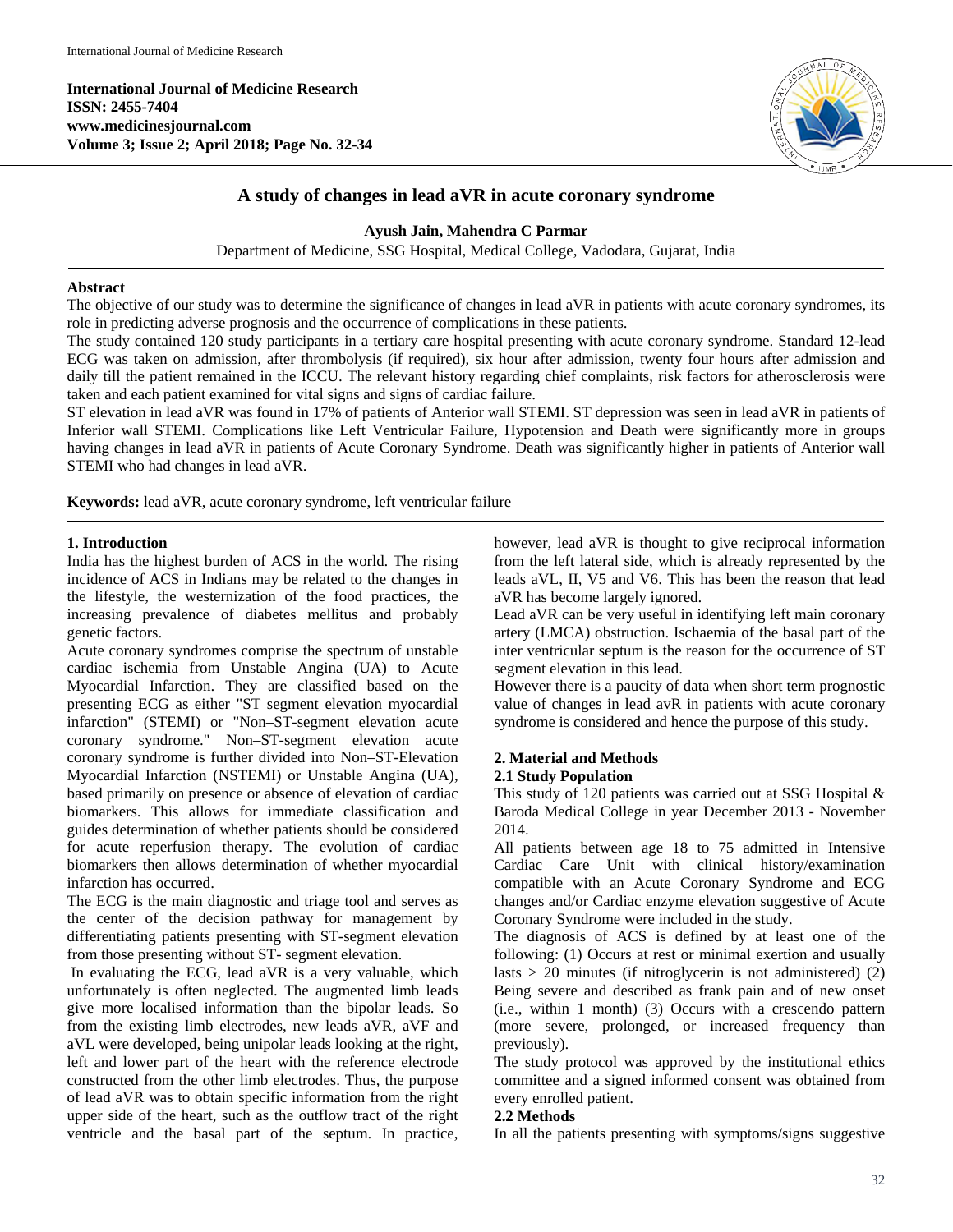of acute coronary syndrome a relevant history regarding chief complaints, risk factors(like smoking, alcoholism, OCPs),occupation, income were taken and each patient examined for vital signs especially noting the pulse rate and blood pressure on admission and signs of cardiac failure. A detailed respiratory and cardiovascular examination was done specifically looking for S-3 and/or S-4 and basal rales so as to classify the patients into various Killip's classes of left ventricular failure and to rule out clinically, mechanical complications like MR, VSD etc.

The provisional diagnosis of acute coronary syndrome was made. Every patient undergone routine hematological, biochemical (including CPK-MB) and urine examination for detecting associated illnesses eg. Diabetes, infections, renal failure etc. Standard 12-lead electrocardiographic recordings were performed at randomization (and at 90 min if streptokinase is to be given) at a paper speed of 25 mm/s and were standardized at 1.0 mV to 1.0 cm. Patients were classified as having STEMI (Anterior Wall STEMI in case of ST-segment elevation in I, aVL and V1-V6; Inferior Wall STEMI in case of ST-segment elevation in II, III, aVF) or NSTEMI/UA.

ST-segment changes (elevation or depression) were measured manually at 60 ms after the J point, and a magnitude of 1 mm was considered significant. The lead aVR was specifically analysed for any changes (especially ST segment changes).The magnitude of ST segment changes in lead aVR was relative to the TP segment as a baseline.

## **3. Statistical Analysis**

The data was expressed as the mean  $+$  SD for continuous variables and as percentages for categoric variables. Comparisons were done by McNemar's test for continuous variables, and the statistical significance of differences were calculated by using Chi2test. Chi2 analysis was used to compare categoric variables.

The variables used for analysis include age, sex, absence of previous angina within 24 h before ACS, Killip class on hospital admission, time from symptom onset to hospital admission, and the changes in lead aVR. A two-tailed p value of <0.05 was considered to indicate statistical significance.

#### **4. Results**

This study of 120 patients was carried out at SSG Hospital & Baroda Medical College in year December 2013 - November 2014. Out of 120 patients 98 were male (81.7%) and 22 were female (18.3%).Anterior wall STEMI occupied 59.2% of acute coronary syndromes. Inferior wall STEMI were 24.2 % and NSTEMI/UA were 16.6%.

16.9% of Anterior wall STEMI patients had ST segment elevation in lead aVR.ST segment depression in lead aVR was seen in 24.1% of Inferior wall STEMI, 4.2% of Anterior wall STEMI and 10% of NSTEMI/UA.That makes 20% of the total number of patients with changes in lead aVR. Significantly higher no. of Anterior wall STEMI cases had ST elevation in lead aVR (P=0.0024).

Most of the complications LVF, Hypotension and Death were significantly more in the groups having changes in lead aVR. P value for LVF was 0.016. It shows that more LVF is seen with changes in lead aVR. P value for hypotension was 0.0015; So more hypotension is seen with changes in lead aVR. Mortality was also higher in the groups with changes in lead aVR.(P value  $\leq 0.001$ )

22.1% of patients of Anterior wall STEMI with changes in lead aVR had LVF. Similarly 29.9% of patients had hypotension and 23.4% of patients had arrhythmias in the group having Anterior wall STEMI with changes in lead aVR. 77.8% of Anterior wall STEMI patients who died had changes in lead aVR. P value for hypotension and death were significant: 0.002 and <0.0001 respectably, indicating that they were more in groups with changes in lead aVR.

8.3% of patients developing LVF had Inferior wall STEMI with ST depression in lead aVR as compared to 13.8% in the group without changes in lead aVR. Likewise arrhythmias, conduction blocks and hypotension were 23.5%, 57.1% and 16.6% in group without changes in lead aVR in Inferior wall STEMI patients. P values for LVF, arrhythmias, hypotension, conduction block and death were not significant.

Complications like LVF, arrhythmias, conduction block and hypotension were less common in the NSTEMI/UA group. P values for LVF was 0.046; So, LVF was more seen in NSTEMI/UA patients having changes in lead aVR. P values for arrhythmias, hypotension, conduction block and death were not significant.

## **5. Discussion**

In our study 59.2% patients of Acute coronary syndrome had anterior wall affection, 24.2% patients had inferior wall involvement (i.e a total of 83.3% of ST elevation acute coronary syndromes) and 16.7% of patients had NSTEMI/UA. Raihanathul Misiriya *et al*. [1] reported 1865 cases of ACS that qualified the inclusion criteria of which 56% had STEMI and 44% had NSTEMI/UA. Among the patients with STEMI, 522 (50%) had inferior wall and 459 (43.97%) had anterior wall infarctions. Of the remaining 63 (6.03%) cases, 54 were lateral wall and nine were isolated posterior wall infarctions. Barrabés *et al.* <sup>[2]</sup> showed that lead aVR on the admission ECG contains valuable short-term prognostic information among patients with a first non–ST-segment elevation AMI. ST- segment elevation in lead aVR was closely associated with the rates of in-hospital death, recurrent ischemic events, and heart failure and was more efficient than ST-segment depression elsewhere in predicting these complications.

Similarly in our study percentage of complications is more in the group with changes in lead aVR as compared to other group. In our study 16.9% of Anterior wall STEMI patients had ST segment elevation in lead aVR. ST segment depression in lead aVR was seen in 24.1% of Inferior wall STEMI, 4.2% of Anterior wall STEMI and 10% of NSTEMI/UA. That makes 20% of the total number of patients with changes in lead aVR. P value for LVF was 0.016. It shows that more LVF is seen with changes in lead aVR. P value for hypotension was 0.0015; So more hypotension is seen with changes in lead aVR.

In our study, mortality was also higher in the groups with changes in lead aVR  $(58.3\%; P$  value <0.001) as also observed in study by Barrabés *et al*. [2] (19.4% mortality in group with changes in aVR).

22.2% of patients of Anterior wall STEMI with changes in lead aVR had LVF. Similarly 29.9% of patients had